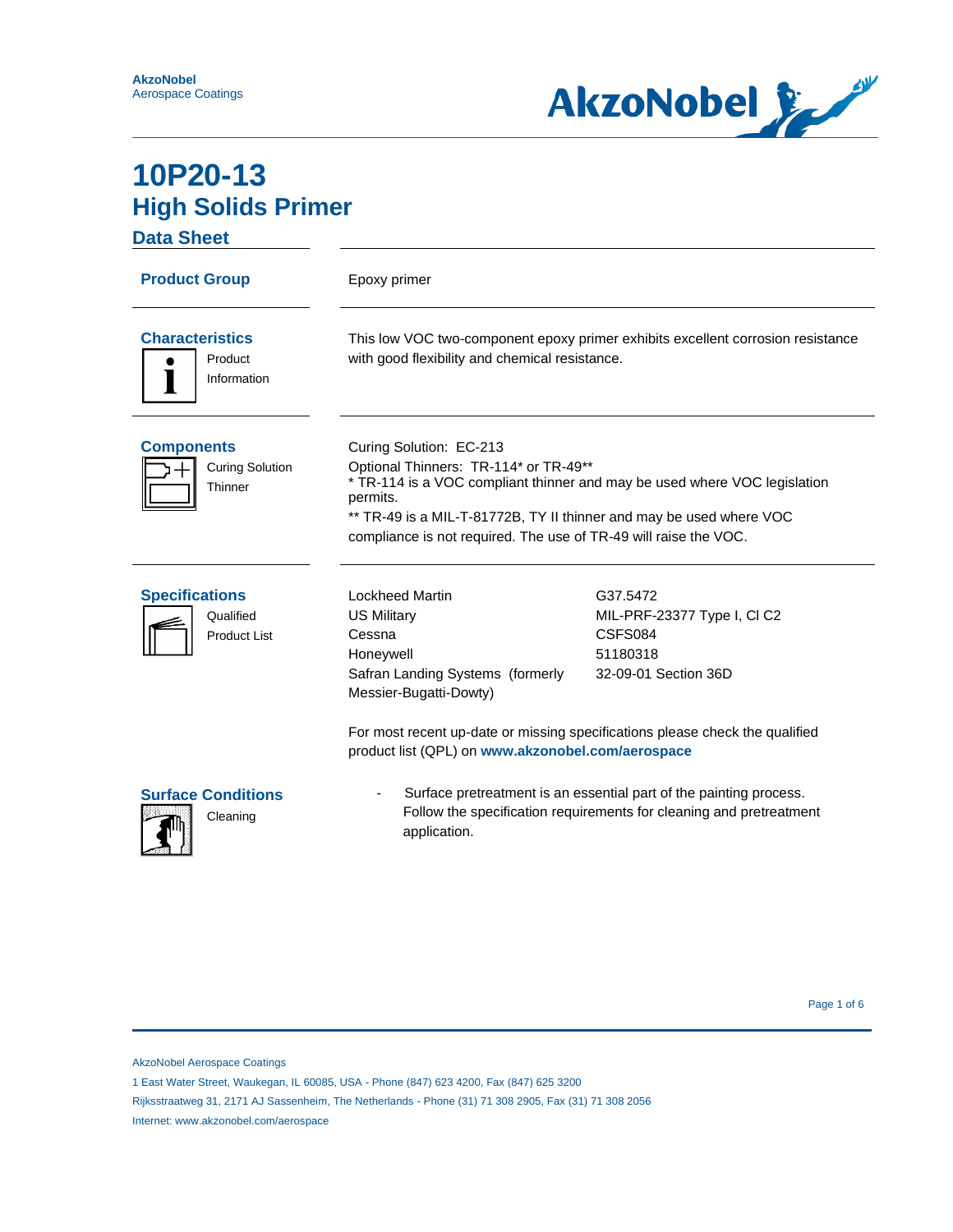

### **Instruction for Use**

|                 | <b>Mixing Ratio</b><br>(volume)                     | 3 parts<br>1 part<br>$0-1$ part<br>solution.<br>Stir the catalyzed mixture thoroughly                                                              | Base 10P20-13<br>Cure Solution EC-213<br>Optional Thinner: TR-114 or TR-49<br>Stir or Shake until all pigment is uniformly dispersed before adding curing                                                                                           |
|-----------------|-----------------------------------------------------|----------------------------------------------------------------------------------------------------------------------------------------------------|-----------------------------------------------------------------------------------------------------------------------------------------------------------------------------------------------------------------------------------------------------|
|                 | <b>Induction Time</b>                               | 30 minutes                                                                                                                                         |                                                                                                                                                                                                                                                     |
|                 | <b>Initial Spraying</b><br>Viscosity<br>(25°C/77°F) | Mixed and unthinned:<br>21 - 30 seconds 4 mm ISO Cup<br>12 - 16 seconds #4 Ford Cup<br>vary when tested outside of standard conditions (25°C/77°F) | The uses of Ford Cups for viscosity are requirements of the referenced<br>specifications, and the ISO Cup measurement is provided only as a reference for<br>field application. They are not provided as quality control values. Actual values will |
|                 | Note                                                | documentation available on request.                                                                                                                | Viscosity measurements are provided as guidelines only and are not to be used as<br>quality control parameters. Certified information is provided by certification                                                                                  |
|                 | Pot life<br>(25°C/77°F)                             | 4 hours.                                                                                                                                           |                                                                                                                                                                                                                                                     |
| $\mathbf{l}$ µm | Dry Film<br>Thickness<br>(DFT)                      | $15 - 23$ micron ( $\mu$ m)<br>$0.6 - 0.9$ mils                                                                                                    |                                                                                                                                                                                                                                                     |

Page 2 of 6

AkzoNobel Aerospace Coatings

1 East Water Street, Waukegan, IL 60085, USA - Phone (847) 623 4200, Fax (847) 625 3200

Rijksstraatweg 31, 2171 AJ Sassenheim, The Netherlands - Phone (31) 71 308 2905, Fax (31) 71 308 2056 Internet: www.akzonobel.com/aerospace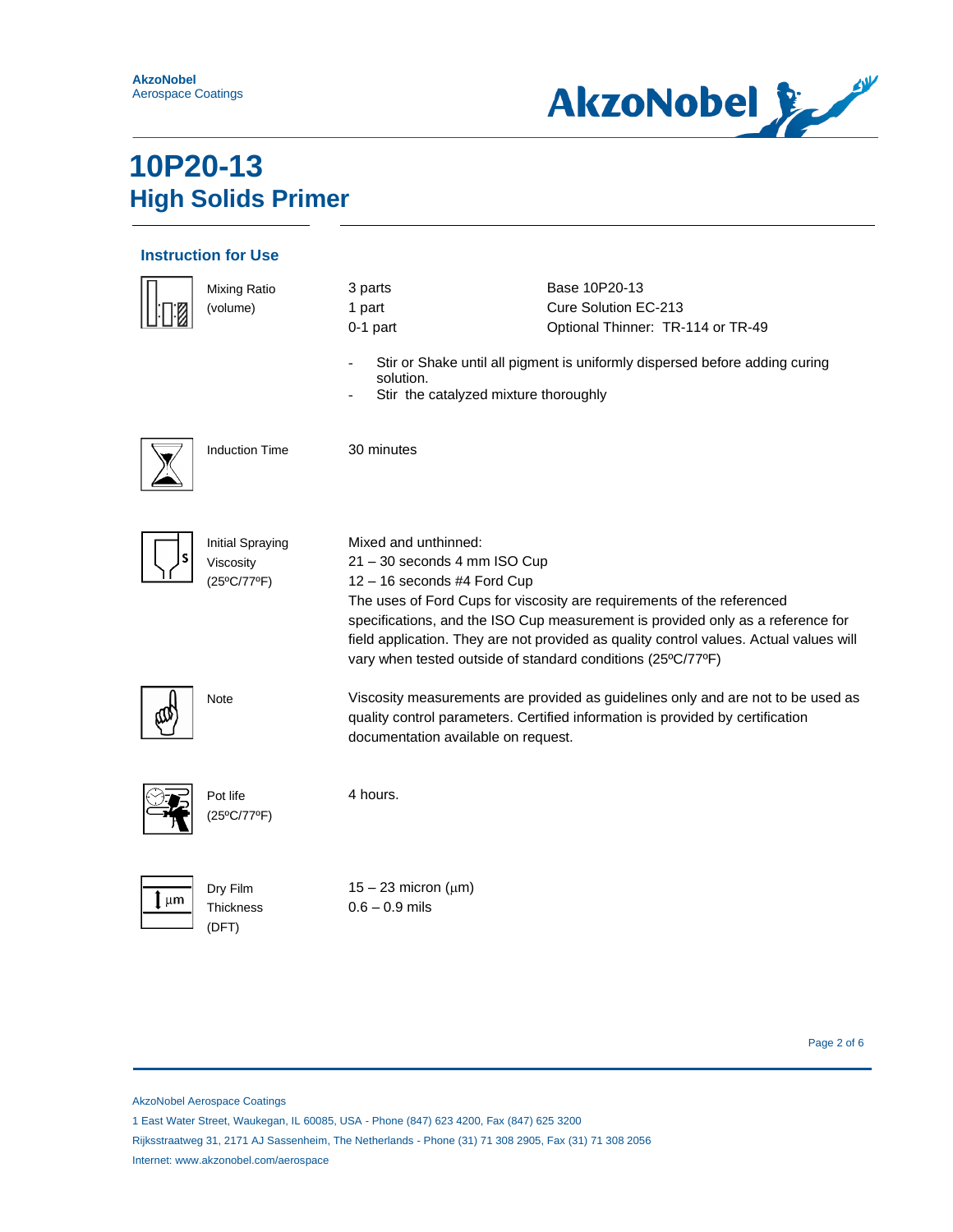

### **Application Recommendations**

| Conditions               | Temperature:                                                                                                                                                                                                                                                                                                                                                                                                 | $15 - 35^{\circ}$ C<br>$59 - 95^{\circ}F$                             |
|--------------------------|--------------------------------------------------------------------------------------------------------------------------------------------------------------------------------------------------------------------------------------------------------------------------------------------------------------------------------------------------------------------------------------------------------------|-----------------------------------------------------------------------|
|                          | Relative Humidity:                                                                                                                                                                                                                                                                                                                                                                                           | $35 - 75%$                                                            |
| Note                     | The quality of the application of all coatings will be influenced by the spray<br>equipment chosen and the temperature, humidity, and air flow of the paint<br>application area. When applying the product for the first time, it is recommended<br>that test panels be prepared in order to identify the best equipment settings to be<br>used in optimizing the performance and appearance of the coating. |                                                                       |
|                          | Air                                                                                                                                                                                                                                                                                                                                                                                                          | 1.4 mm (.055 inch) nozzle orifice                                     |
| Equipment                | <b>HVLP</b>                                                                                                                                                                                                                                                                                                                                                                                                  | 1.4 mm (.055 inch) nozzle orifice                                     |
|                          | Air Electrostatic                                                                                                                                                                                                                                                                                                                                                                                            | 1.2 mm (.047 inch) nozzle orifice                                     |
|                          | Airless Electrostatic                                                                                                                                                                                                                                                                                                                                                                                        | .28 - .33 mm (.011 - .013 inch) nozzle orifice<br>at $60^\circ$ angle |
| Note                     | Standard suction, pressure pot, air assist airless, HVLP or electrostatic spray.                                                                                                                                                                                                                                                                                                                             |                                                                       |
| Number of<br>Coats       | Spray an even closed wet coat.                                                                                                                                                                                                                                                                                                                                                                               |                                                                       |
| Cleaning of<br>Equipment | Use C28/15, MEK or TR-49 (MIL-T-81772 Type II).                                                                                                                                                                                                                                                                                                                                                              |                                                                       |

Page 3 of 6

AkzoNobel Aerospace Coatings

1 East Water Street, Waukegan, IL 60085, USA - Phone (847) 623 4200, Fax (847) 625 3200

Rijksstraatweg 31, 2171 AJ Sassenheim, The Netherlands - Phone (31) 71 308 2905, Fax (31) 71 308 2056 Internet: www.akzonobel.com/aerospace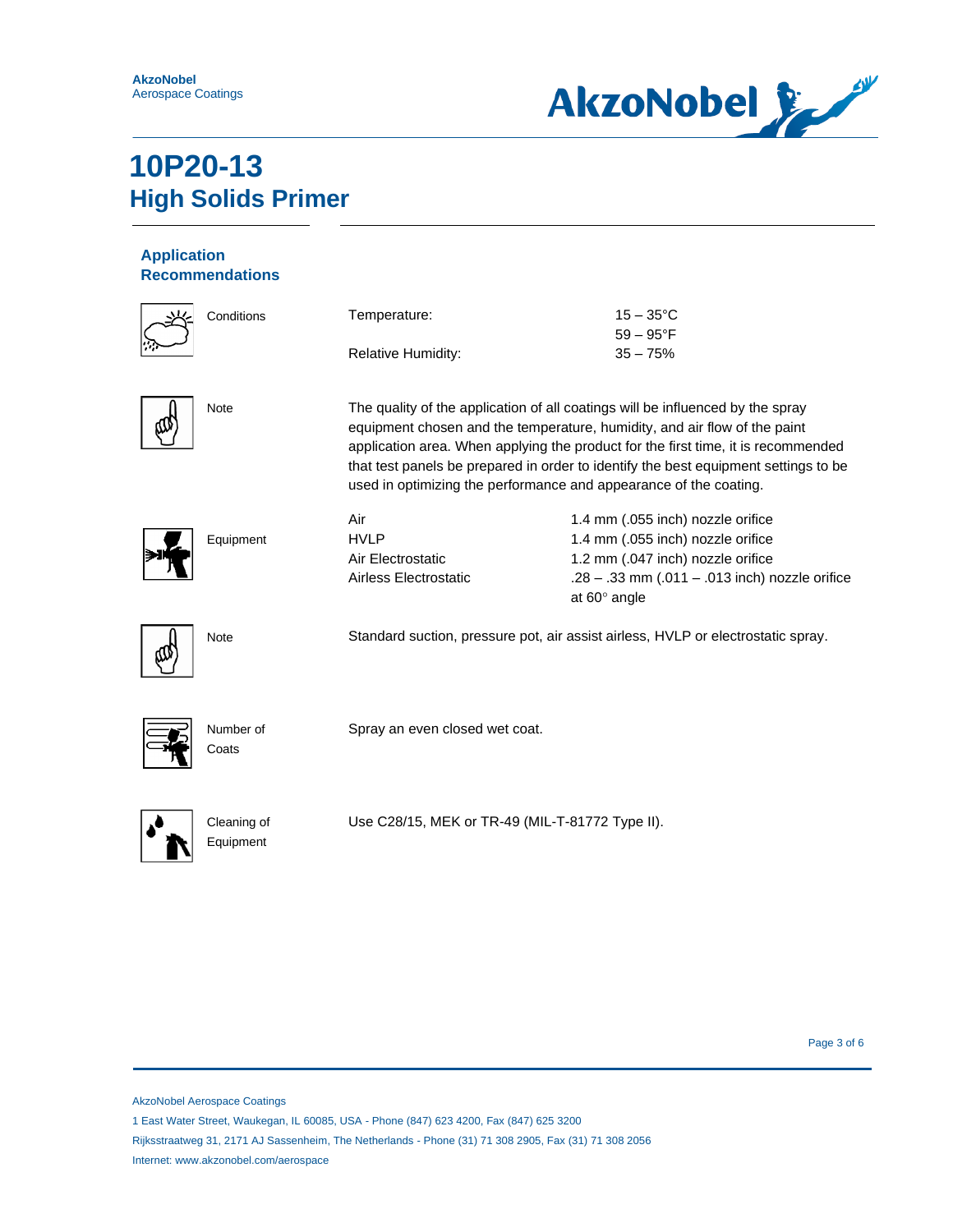

### **Physical Properties**

|    | <b>Drying Times</b>                        | Dry to dust                                                                                                                                                                                                                                                                           | $1.5 - 2$ hours                                                                   |
|----|--------------------------------------------|---------------------------------------------------------------------------------------------------------------------------------------------------------------------------------------------------------------------------------------------------------------------------------------|-----------------------------------------------------------------------------------|
|    | $(25 + - 2$ °C / 77                        | Dry to tape                                                                                                                                                                                                                                                                           | $4 - 5$ hours                                                                     |
|    | $+/- 2$ <sup>o</sup> F, 55 $+/-$<br>5% RH) | Full cure                                                                                                                                                                                                                                                                             | 7 days @ 77°F (25°C), 50% RH                                                      |
|    |                                            | Dry to topcoat                                                                                                                                                                                                                                                                        | 5 hours @ 77°F(25°C) 50% RH                                                       |
|    |                                            | Recoatable minimum                                                                                                                                                                                                                                                                    | 5 hours                                                                           |
|    |                                            | Recoatable maximum                                                                                                                                                                                                                                                                    | 48 hours                                                                          |
|    | Theoretical                                | Unreduced:                                                                                                                                                                                                                                                                            |                                                                                   |
|    | Coverage                                   | 23.6 $m^2$ per liter ready to apply at 25 $\mu$ m dry film thickness<br>964 ft <sup>2</sup> per US gallon ready to apply at 1 mil dry film thickness<br><b>Reduced with either TR-114 or TR-49 thinner:</b><br>18.9 $m^2$ per liter ready to apply at 25.4 $\mu$ m dry film thickness |                                                                                   |
|    |                                            |                                                                                                                                                                                                                                                                                       |                                                                                   |
|    |                                            |                                                                                                                                                                                                                                                                                       |                                                                                   |
|    |                                            | 771 ft <sup>2</sup> per US gallon ready to apply at 1 mil dry film thickness                                                                                                                                                                                                          |                                                                                   |
| µm | Dry Film Weight                            | 47.28 g/m <sup>2</sup> /25.4 microns<br>.00968 lbs/ft <sup>2</sup> /1 mil                                                                                                                                                                                                             |                                                                                   |
|    | <b>Alternate Force</b>                     | There are two force cure conditions possible.<br>1.                                                                                                                                                                                                                                   | To determine sufficient cure to be able to handle and package                     |
|    | Cure                                       | components<br>a.                                                                                                                                                                                                                                                                      | Induct mixed primer for 30 minutes                                                |
|    |                                            | Apply primer<br>b.                                                                                                                                                                                                                                                                    |                                                                                   |
|    |                                            | c. Air dry for one hour at 75°F (24°C)<br>d.                                                                                                                                                                                                                                          | Force cure for 2-3 hours at 150°F(65°C)                                           |
|    |                                            | е.<br>handling.                                                                                                                                                                                                                                                                       | Allow parts to return to cool completely before packing or                        |
|    |                                            |                                                                                                                                                                                                                                                                                       | The cure required for handling and packing will vary due to the efficiency of the |
|    |                                            |                                                                                                                                                                                                                                                                                       | oven being used (evacuating the solvent heavy air) and the amount of air          |
|    |                                            |                                                                                                                                                                                                                                                                                       | movement in the oven. The customer should run tests to verify the required cure   |

Page 4 of 6

Rijksstraatweg 31, 2171 AJ Sassenheim, The Netherlands - Phone (31) 71 308 2905, Fax (31) 71 308 2056

schedule.

Internet: www.akzonobel.com/aerospace

AkzoNobel Aerospace Coatings

<sup>1</sup> East Water Street, Waukegan, IL 60085, USA - Phone (847) 623 4200, Fax (847) 625 3200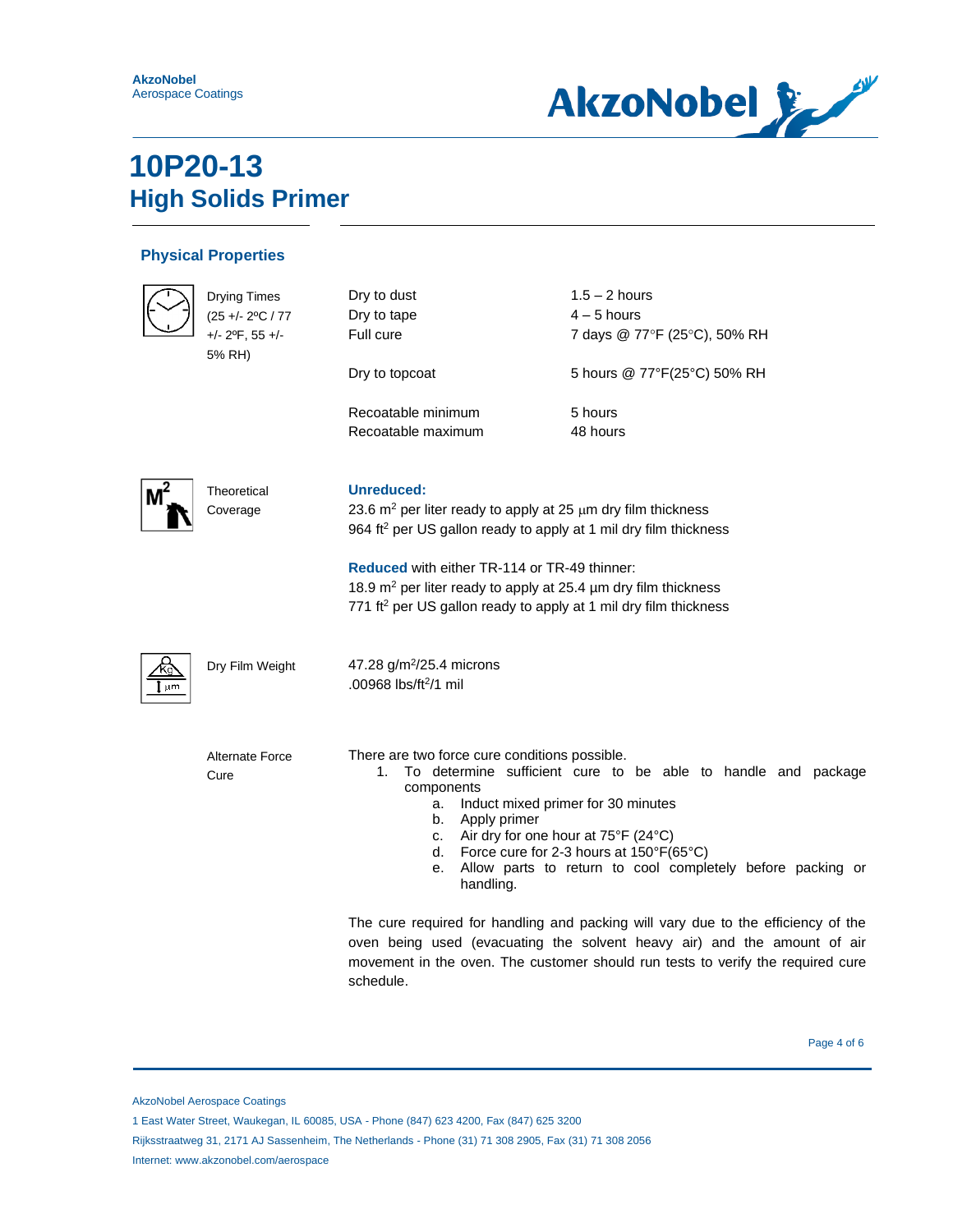

|                                                     | 2.<br>Induct mixed primer for 30 minutes<br>a.<br>b.<br>Apply primer<br>Air dry for one hour at 75°F (24°C)<br>c.<br>Force cure for 24 hours at 150°F(65°C)<br>d.<br>е.                                                                                                                                           | To determine sufficient cure to test the product for full cure properties<br>Allow parts to return to cool completely before testing. |
|-----------------------------------------------------|-------------------------------------------------------------------------------------------------------------------------------------------------------------------------------------------------------------------------------------------------------------------------------------------------------------------|---------------------------------------------------------------------------------------------------------------------------------------|
| Volatile Organic<br>Compounds                       | 340 g/l, mix ratio 3:1 with EC-213<br>340 g/l (per USA legislation), mix ratio 3:1:0.5-1 with EC-213/TR-114.                                                                                                                                                                                                      |                                                                                                                                       |
|                                                     |                                                                                                                                                                                                                                                                                                                   |                                                                                                                                       |
|                                                     | Where legislation permits > 340 g/l, mix ratio 3:1:0.5-1 with<br>EC-213/TR-49                                                                                                                                                                                                                                     |                                                                                                                                       |
|                                                     | Maximum 438 g/l (3.66 lb/gal)                                                                                                                                                                                                                                                                                     |                                                                                                                                       |
| Gloss $(60°)$                                       | $60 - 95$ GU                                                                                                                                                                                                                                                                                                      |                                                                                                                                       |
| Color                                               | Yellow                                                                                                                                                                                                                                                                                                            |                                                                                                                                       |
| Flash-point                                         | 10P20-13<br>EC-213<br>TR-114<br>TR-49                                                                                                                                                                                                                                                                             | 15°C / 60°F<br>$7^{\circ}$ C / 45 $^{\circ}$ F<br>$-17^{\circ}$ C / 1 $^{\circ}$ F<br>-5°C / 23°F                                     |
| Storage                                             | Store the product dry and at a temperature between 5 and 38°C / 40 and 100°F per<br>AkzoNobel Aerospace Coatings specification. Store in the original unopened<br>containers. Storage temperature may vary per OEM specification requirements.<br>Refer to container label for specific storage life information. |                                                                                                                                       |
| Shelf life<br>$5 - 38^{\circ}$ C<br>$(40 - 100$ °F) | 24 months per AkzoNobel Aerospace Coatings commercial specification for 10P20-<br>13 and EC-213. 24 months for TR-49 and TR-114. Shelf life may vary due to OEM<br>specification requirements. Refer to container label for specific shelf life<br>information.                                                   |                                                                                                                                       |
|                                                     |                                                                                                                                                                                                                                                                                                                   |                                                                                                                                       |

Page 5 of 6

AkzoNobel Aerospace Coatings

<sup>1</sup> East Water Street, Waukegan, IL 60085, USA - Phone (847) 623 4200, Fax (847) 625 3200

Rijksstraatweg 31, 2171 AJ Sassenheim, The Netherlands - Phone (31) 71 308 2905, Fax (31) 71 308 2056 Internet: www.akzonobel.com/aerospace